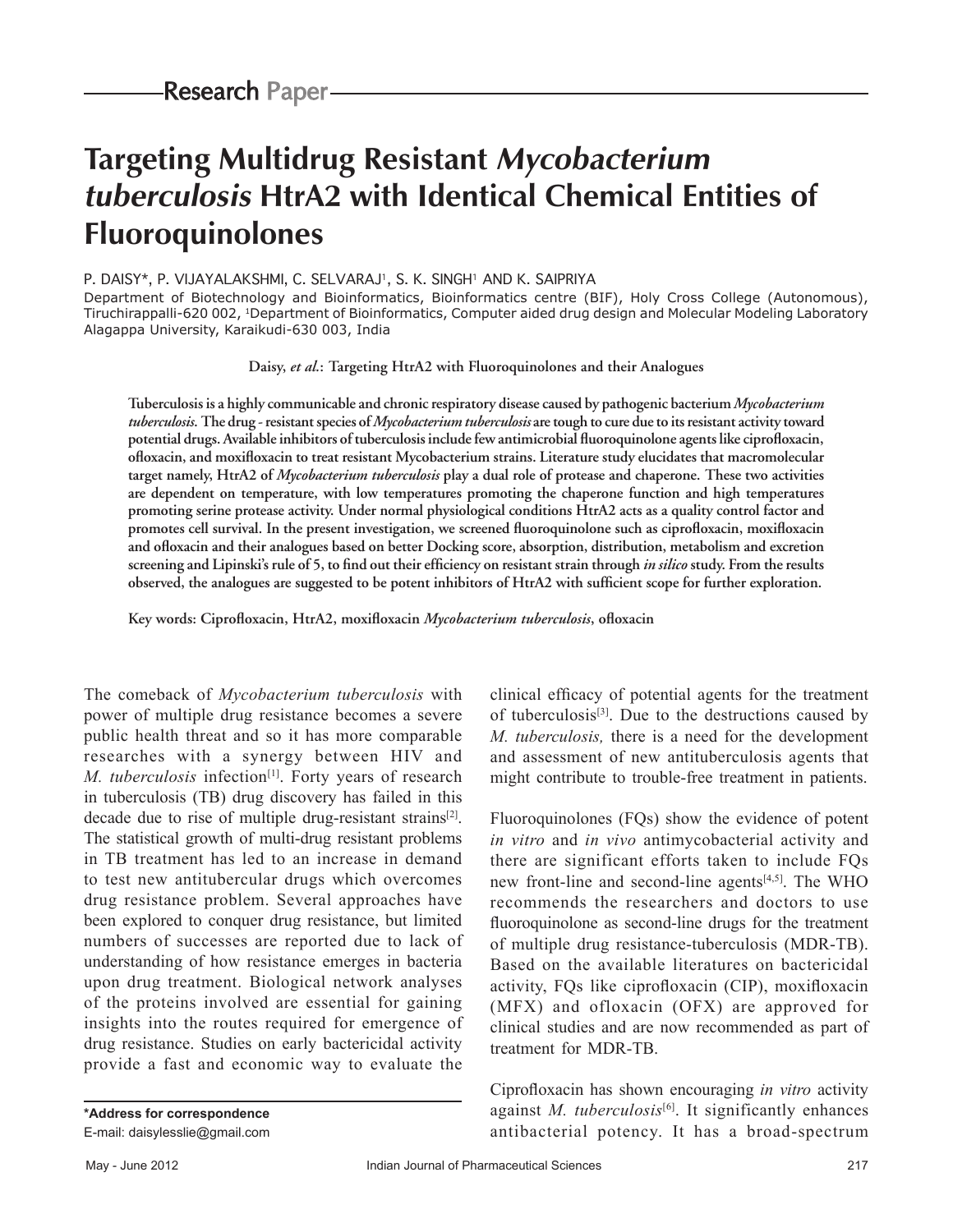antimicrobial activity and is used in the treatment of tuberculosis. MFX has more activity than CIP and OFX resistant *M. tuberculosis*[7,8] and also has less potential to promote fluoroquinolone resistance<sup>[9-11]</sup>. It has also improved outcomes on patients with extensive drug resistance (XDR) tuberculosis. OFX has been identified as a new agent in the treatment of TB due to its significant bactericidal activity against *M. tuberculosis*. OFX has been well tolerated by patients (by absence of side effects) with low toxicity[12,13]. The excellent antimycobacterial activity of OFX has encouraged non‑comparative clinical trials for the treatment of pulmonary tuberculosis $[14]$ .

The success of *M. tuberculosis* as a pathogen is caused, in part, by its ability to survive in macrophages and establish long‑term, persistent infection in the host during periods of control by the cell-mediated immunity. Members of the high temperature requirement A (HtrA) family are envelope‑associated serine proteases that perform crucial functions, involving protein quality control in the periplasmic space, acting as both molecular chaperones and proteases<sup>[15,16]</sup>. Proteases are amongst the numerous factors that may be important for bacterial survival *in vivo*. HtrA2 is a serine protease and chaperone. At low temperatures it acts as a chaperone, whereas at high temperatures it behaves as a protease. Intriguingly, the protease activity appears to be important in protecting bacteria against heat shock. It is a part of a two operon consisting of MprA‑MprB, which is a two component system required by *M. tuberculosis* for growth in *in vivo*  during the persistent stage of infection $[17]$ . Low oxygen, existence in the granulomatous tissue contributes to the persistence of infection by HtrA2, and its virulence is caused mainly by their role in stress resistance and survival.

HtrA2 protein is one of the aetiologies for mycobacterium infections. Targeting this protein will be helpful in treating the infection caused by *M. tuberculosis*. Determining the binding structures in the active site of HtrA2 and exploring the interactions for the original drugs and their analogues are essential, to improve the design of second-generation inhibitors. In the present study the fluoroquinolone drugs CIP, MFX, OFX and also their analogues were targeted for HtrA2 through *in silico* approach to find out its inhibitory activity against HtrA2.

# **MATERIALS AND METHODS**

## **Ligand preparation:**

The structure of CIP, MFX and OFX and their analogues were retrieved from PUB\_CHEM database by performing substructure screening. The ligands were prepared using LigPrep  $2.3^{[18]}$  module of the Schrödinger suite<sup>[19]</sup> using Merck molecular force field. MMFF was used for 2D to 3D conversion of ligand molecules and optimized potential for liquid simulation (OPLS) force field was used for conformation analysis through Confgen[20,21]. LigPrep generated multiple conformations using confgen, and ionisation states were generated for all the compounds by using Epik 2. A single ligand was searched for multiple conformations based on torsional angles<sup>[22]</sup>.

#### **Protein preparation:**

The structure of HtrA2 protein (PDB ID: 2Z9I) was downloaded from the Protein Data Bank and imported and prepared by a multistep process through the protein preparation wizard of Maestro (9.0). It was especially used to obtain the optimised and minimised energy conformation of the protein. Firstly, the bond order in the protein was assigned, Hydrogen atoms were added and the water molecules which did not participate in interactions were removed. Following the above steps of preparation, the protein was subjected for energy minimisation using Schrödinger implementation of OPLS‑2005 force field with implicit solvation.

#### **Active site prediction:**

Active site is a pocket pouch present on the protein structure that has the tendency to accept the ligand molecules within it. The Sitemap applies theoretical methods and predicts the most accurate binding site<sup>[23]</sup>. The OPLS-AA force field generates site points, possible for ligand interaction within the protein. The sitemap gives an idea about positions favourable for a donor, acceptor and hydrophobic group to be present in the receptor. The maps were very useful for analysing the interactions of ligands with the receptor.

## **Molecular docking studies**

Docking studies on LigPrep treated ligands were carried out to predict the binding pocket of 2Z9I using the docking program, Glide<sup>[24]</sup>. Glide used a series of hierarchical filters to search for possible locations for the ligand in the active site region of the receptor<sup>[25]</sup>. For the grid-based ligand docking,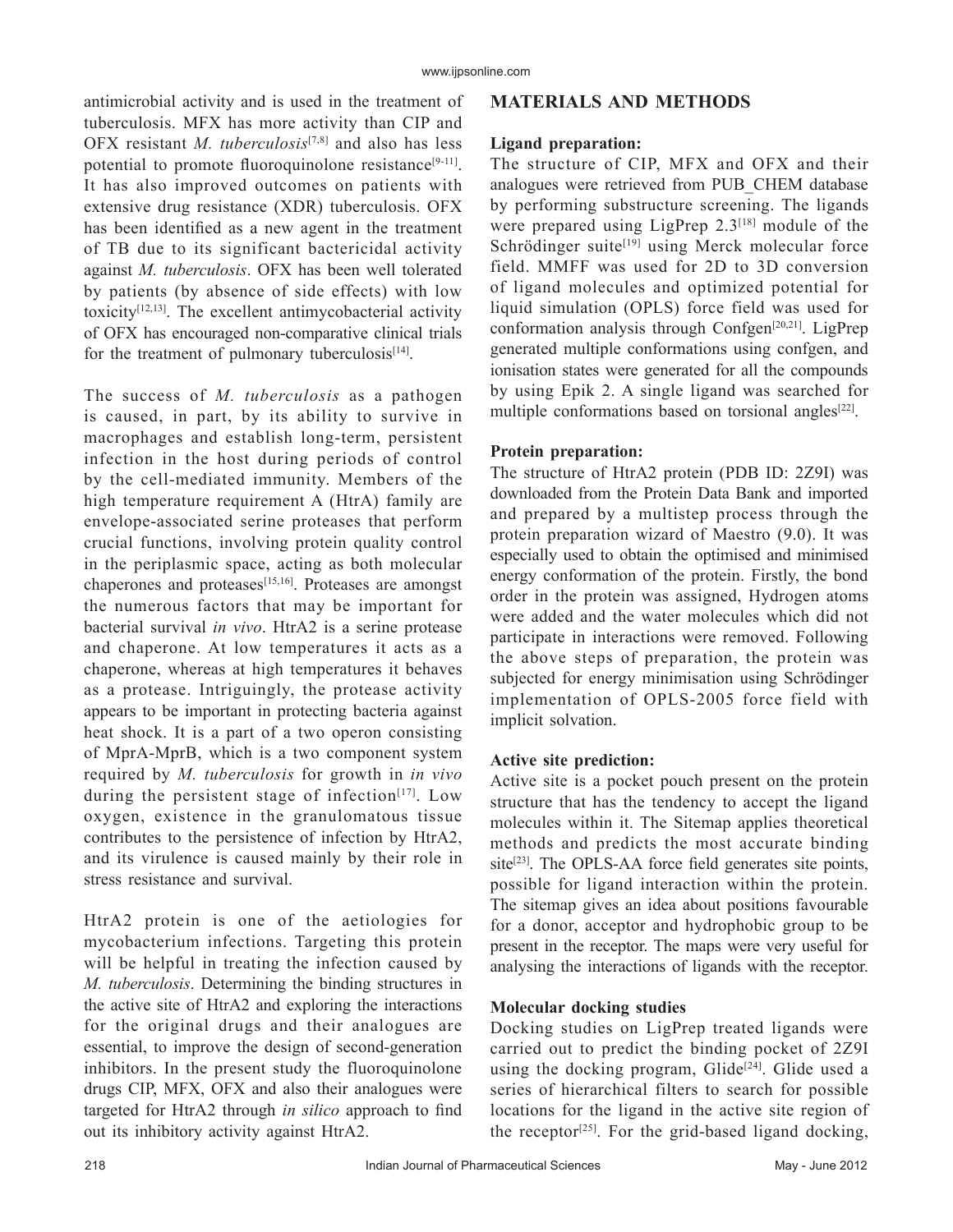the receptor grid generation file was used. For protein structure, a grid box of  $30 \times 30 \times 30$  Å<sup>3</sup> with a default inner box  $(10\times10\times10 \text{ Å}^3)$  was centered on the corresponding ligand. Default parameters were used, and no constraints were included. The processes of virtual screening were carried in three phases, docking simulations of varying precisions and computational intensities. All 300 prepared ligands were docked using the high-throughput virtual screening (HTVS) docking protocol which was computationally the least intense process intended for rapid screening of the ligands. Ligands were selected for further successive steps on the basis of the docking score; the cut-off was set as  $-5.0$ . 97 ligands selected had a docking score below -5.0 and were docked in the same receptor using the standard precision (SP) docking protocol in which the docking scores cut‑off was set to  $-7.0$  and 26 ligands were selected for further steps. Screened ligands (26 compounds) were docked using the extra precision (XP) docking protocol a more powerful and discriminative procedure, that too longer to run than SP docking. After removing the duplicates, top 5 ligands from XP docking were considered for visual inspection.

# **Absorption, distribution, metabolism and excretion screening:**

The QikProp program<sup>[26]</sup> was used to predict the ADME properties of the analogues. All the analogues were neutralised before being used by QikProp. The neutralizing step was essential, as QikProp was unable to neutralise a structure and, therefore no property will be generated in normal mode. It predicted physicochemical significant descriptors and pharmacokinetically relevant properties. QikProp provided ranges for comparing particular molecule properties with those of 95% of known drugs. It also evaluated the acceptability of analogues based on Lipinski's rule of  $5^{[27,28]}$  which was essential to ensure drug‑like pharmacokinetic profile while using rational drug design.

# **RESULTS AND DISCUSSION**

The druggability site for the target protein (PDB ID: 2Z9I) was predicted using SiteMap program in Schrödinger. The *in silico* predicted active sites for target protein (PDB ID: 2Z91) were GLU31, GLH32, VAL50, HIS49, ASP88, THR153, THR189, LEU155, THR144, IIE187, SER199, GLN198, ASN165, IIE164, PRO166, and GLY167 (Table 1). The active

site residues were represented in fig. 1. Docked sites of the ligand interacting with receptor were, found to be located in the amino acid residues ASP88, GLU31, GLH32, GLY167, GLN198, THR189, SER199, ILE189, HIS49, ASN48, SER69 and SER143. The major docking interactions between the fluroquinolones analogues and the target protein were predicted to be in the regions of GLU31, GLH32, GLY167, GLN198, THR189, and SER199. The docking result demonstrates that drugs and analogues bind into the same binding site of the receptor, which is predicted by SiteMap algorithm.

To gain insights into the structural basis for its activity, FQs analogues were docked into the active site of the target protein. A correlation was calculated by Glide score and other docking parameters.

For theoretical prediction of analogues, mainly four parameters were taken for consideration, these included G‑score, Glide energy, hydrogen bonds and Emodel. On the basis of these parameters the binding affinity of ligands toward the receptor are discussed here. The docking results are revealed in Table 1. From a total of 300 compounds, best five compounds were selected based on docking results. Higher negative value of G‑score indicated enhanced binding affinity of the ligand with the receptor. In this *in silico* effort, we short-listed the compounds keeping the G-score value

**TABLE 1: PREDICTED ACTIVE SITE RESIDUES AND DOCKED RESIDUES**

| In silico predicted active site<br>residues | Docked residues               |
|---------------------------------------------|-------------------------------|
| GLU31, GLH32, VAL50, HIS49,                 | ASP88, GLH32, GLU31, GLY167,  |
| ASP88, THR153, LEU155, THR144,              | GLN198, THR189SER199,         |
| IIE187, SER199, GLN198, ASN165,             | IIE189, HIS49, ASN48, SER169, |
| IIE164, PRO166, GLY167                      | GLH198, SER143                |



**Fig. 1: Predicted binding site of target protein**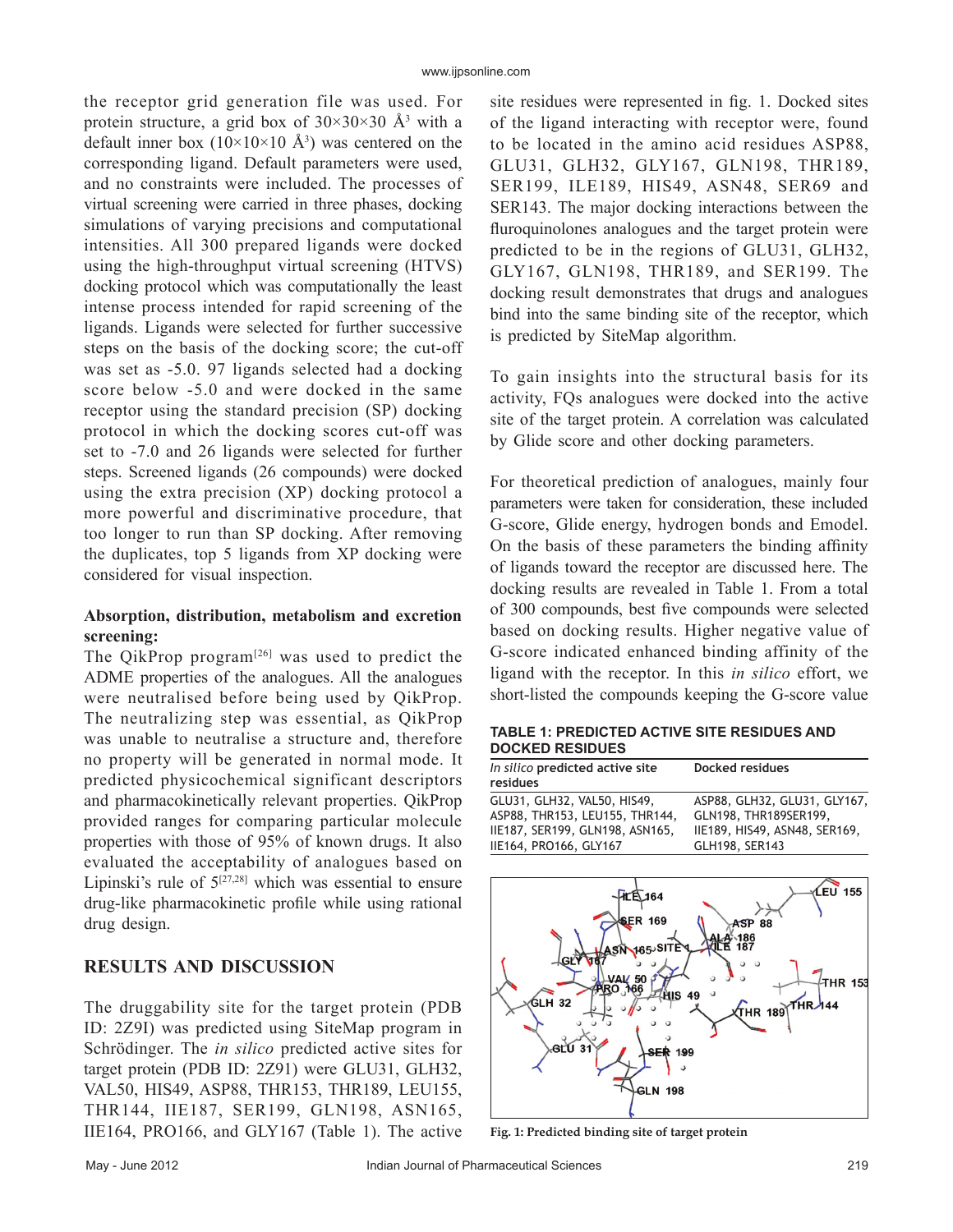of more than ‑10 as underlying criteria. The preferred ligands PUB\_CHEM ID 16043034, 465157, 16095387, 16042854 and 25139637 had a G‑score value of ‑12.156895, ‑11.410010, ‑10.602376, ‑10.526178, and ‑10.009522, respectively. The G‑score values of the above‑mentioned three FQs (CIP, MFX and OFX) were comparatively lesser than their analogues with the scoring of -4.802, -3.609 and -3.588.

The minimum glide energy required for the formation of complex between ligand and the receptor indicates excellent binding affinity. Very low energy indicates that the ligand is buried in the cavity of the receptor. The glide binding energy of the fluroquinolone analogues as ligands was found to be ‑74.759915, ‑49.698217, ‑74.042655, ‑67.789424, and ‑66.310752. FQs such as CIP, MFX and OFX possessed low glide energy in the range between ‑30 and ‑32. In our present investigation, the five fluoroquinolone analogues ligands had high-quality binding affinity with the receptor HtrA2. hydrogen bond interaction can act either as antagonist or agonist for a ligand with receptor. On analysing the docking results, all the five compounds had more than four H-bond interactions with the receptor indicating that if the H‑bond interaction was more, the binding affinity of the ligand was higher. hydrogen bond interaction in target protein with the ligand (PUB\_CHEM ID: 16043034) had four hydrogen bond interactions. Ligand (PUB CHEM ID: 465157) and the target protein had eight hydrogen bond interactions, Ligand (PUB CHEM\_ID: 16095387) with the target protein had six H-bond interactions, Ligand (PUB CHEM ID:

16042854) and the protein had four hydrogen bond interactions, and finally Ligand (PUB\_CHEM ID: 25139637) with the target protein had five hydrogen bond interactions. All the five ligands had more number of hydrogen bond interactions with the receptor (fig. 2). The distance of the H-bonds were less than three which indicated the presence of favourable interactions between ligand and receptor. The last parameter Emodel had a more significant weighting of the force field components (electrostatic and van der Waals energies), which made it well‑suited for comparing conformers. Therefore, Glide uses Emodel to pick the 'best' pose of a ligand (pose selection), and then ranks these best poses against one another with Glide Score. The low Emodel value indicates the best binding affinity between protein and ligand. The Glide Emodel values of −100.390545, −60.559325, −103.356869, −81.831223, −94.630635, respectively, for 5 best compounds (fluroquinolone analogues) were very low and are represented in Table 2 suggesting an energetically favourable interaction with the active site when compared with the Emodel score of CIP (‑38.634), MFX (‑38.506), and OFX (‑38.917) shown in Table 3.

A number of physical descriptors as well as pharmaceutically relevant properties of 26 fluroquinolone analogues using QikProp are analysed, amongst which significant descriptors are reported and are important for predicting the drug-like properties of molecules. The properties includes H‑bond Donor (0.0‑6.0), H‑Acceptor (2.0‑20.0), Predicted water/gas partition coefficient. (QPlogpw) (4.0‑45.0), Predicted octanol/water partition



**Fig. 2: H-bond interaction between target HtrA2 and 16043034. (a) H-bond interaction between target HtrA2 and 16043034; (b) H-bond interaction between target HtrA2 and 465157; (c) H-bond interaction between target HtrA2 and 16095387; (d) H-bond interaction between target HtrA2 and 16042854; (e) H-bond interaction between target HtrA2 and 25139637.**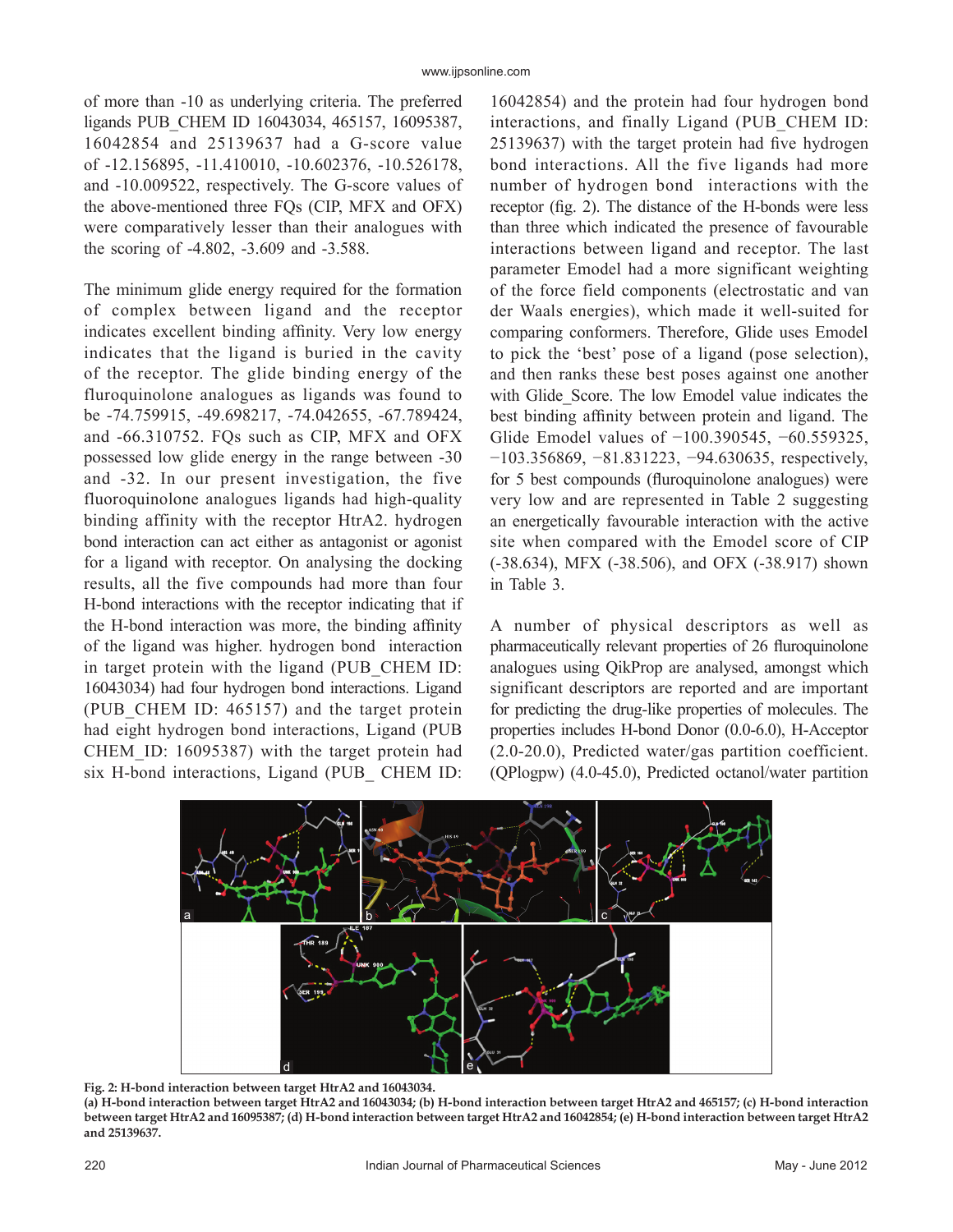| Ligand no.     | <b>Ligand atom</b> | Protein residue | H-bond length | Docking score | Glide energy | Emodel        |
|----------------|--------------------|-----------------|---------------|---------------|--------------|---------------|
| 16043034 (MFX) | O                  | ASN 48 (H)      | 2.007         | $-12.156895$  | $-74.759915$ | $-100.390545$ |
|                | H                  | HIS 49 (N)      | 2.108         |               |              |               |
|                | H                  | GLN198 (O)      | 1.837         |               |              |               |
|                | $\circ$            | SER 199 (H)     | 1.2041        |               |              |               |
| 465157 (OFX)   | Н                  | THR 189 (O)     | 2.207         | $-11.410010$  | $-49.698217$ | $-60.559325$  |
|                | N                  | SER199 (O)      | 2.296         |               |              |               |
|                | N                  | GLN 198 (H)     | 2.342         |               |              |               |
|                | H                  | GLN198 (O)      | 2.409         |               |              |               |
|                | H                  | GLU31 (0)       | 1.862         |               |              |               |
|                | H                  | GLH32 (O)       | 1.967         |               |              |               |
|                | H                  | ASP88 (O)       | 2.066         |               |              |               |
|                | O                  | GLY167 (H)      | 2.086         |               |              |               |
| 16095387 (MFX) | Н                  | GLH 32 (0)      | 1.658         | $-10.602376$  | $-74.042655$ | $-103.356869$ |
|                | $\circ$            | SER 169 (H)     | 2.046         |               |              |               |
|                | H                  | GLU 31 (0)      | 1.733         |               |              |               |
|                | $\circ$            | GLN198 (H)      | 3.261         |               |              |               |
|                | H                  | GLN198 (O)      | 1.814         |               |              |               |
|                | H                  | SER 143 (0)     | 2.432         |               |              |               |
| 16042854 (MFX) | H                  | ILE 187 (O)     | 1.624         | $-10.526178$  | $-67.789424$ | $-81.831223$  |
|                | H                  | THR 189 (O)     | 1.989         |               |              |               |
|                | $\circ$            | SER 199 (H)     | 2.305         |               |              |               |
|                | H                  | SER 199 (O)     | 1.746         |               |              |               |
| 25139637 (MFX) | н                  | GLU 31 (0)      | 1.503         | $-10.009522$  | $-66.310752$ | $-94.630635$  |
|                | H                  | GLH 32 (O)      | 1.611         |               |              |               |
|                | O                  | GLY167 (H)      | 1.869         |               |              |               |
|                | $\circ$            | GLN198 (H)      | 2.201         |               |              |               |
|                | H                  | GLN 198 (O)     | 2.124         |               |              |               |

www.ijpsonline.com

MFX=Moxifloxacin, OFX=Ofloxacin

#### **TABLE 3: DOCKING RESULTS OF CIPROFLOXACIN, MOXIFLOXACIN AND OFLOXACIN**

| Ligand<br>name | atom | Ligand Protein H-bond Docking<br>residue | length | score    | Glide<br>energy              | Emodel             |
|----------------|------|------------------------------------------|--------|----------|------------------------------|--------------------|
| Ciprofloxacin  | н    | <b>HIS-49</b>                            | 2.911  | $-4.802$ |                              | $-30.851 - 38.634$ |
|                | н    | <b>SER-185</b>                           | 2.144  |          |                              |                    |
|                | O    | <b>SFR199</b>                            | 1.868  |          |                              |                    |
| Moxifloxacin   | O    | <b>SER199</b>                            | 1.928  |          | $-3.609$ $-32.822$ $-38.506$ |                    |
|                | O    | <b>THR-189</b>                           | 2.019  |          |                              |                    |
|                | н    | <b>ASP-88</b>                            | 1.960  |          |                              |                    |
| Ofloxacin      | н    | <b>ASP-88</b>                            | 2.157  | $-3.588$ | $-32.194 - 38.917$           |                    |
|                | O    | <b>THR-189</b>                           | 2.045  |          |                              |                    |
|                | O    | <b>SER-199</b>                           | 2.013  |          |                              |                    |

coefficient (QPlogPo/w)  $(-2.0 \text{ to } 6.5)$ , Predicted aqueous solubility (QPlogS**) (**–6.5 to 0.5).

Amongst the tested compounds (PUB CHEM ID: 16043034, 465157, 16095387, 16042854, and 25139637) (Table 4), were found to be the most potent where as other compounds showed an average activity against *M. tuberculosis.* In comparison with the ADME properties of the original fluroquinolones (Table 5), their drug analogues showed better activity.

#### **TABLE 4: PREDICTED ABSORBTION, DISTURBATION, METABOLISM, EXCRETION PROPERTIES OF FLUOROQUINOLONES ANALOGS USING QIKPROP**

| ו בטטומטשטווזטבטוזבט הוזהבטטט טטווזט שווזו וזטו |               |       |        |                                                                             |               |
|-------------------------------------------------|---------------|-------|--------|-----------------------------------------------------------------------------|---------------|
| Compound H-bond H-bond OPlogPw                  |               |       |        | OPlogPo/w                                                                   | <b>OPlogS</b> |
| number                                          |               |       |        | donor acceptor $(4.0-45)$ $(-2.0 \text{ to } 6.5)$ $(-6.5 \text{ to } 0.5)$ |               |
| 16043034                                        | 0.25          | 17.5  | 20.558 | 3.067                                                                       | $-4.029$      |
| 465157                                          | 17            | 26.9  | 52.864 | $-8.764$                                                                    | $-0.177$      |
| 16095387                                        | 1.25          | 15.5  | 21.922 | $-0.158$                                                                    | $-3.738$      |
| 16042854                                        | $\mathcal{P}$ | 16.25 | 21.628 | 1.605                                                                       | $-5.428$      |
| 25139637                                        | 0             | 15.25 | 19.93  | 2.541                                                                       | $-2.667$      |
|                                                 |               |       |        |                                                                             |               |

The protein ligand interaction plays a significant role in structural based drug designing. In this approach, H‑bonding, Glide energy score, docking results and ADME properties are kept as a support for our work through which, we predicted that fluoroquinolone analogues of MFX and OFX possess better antibacterial activity than the CIP by having good binding affinity with target protein and it could be used as potential drugs for second-generation drug development than the already existing inhibitors of *M. tuberculosis*. This study further requires experimental validation to establish these said analogues as more potent drugs for the treatment.